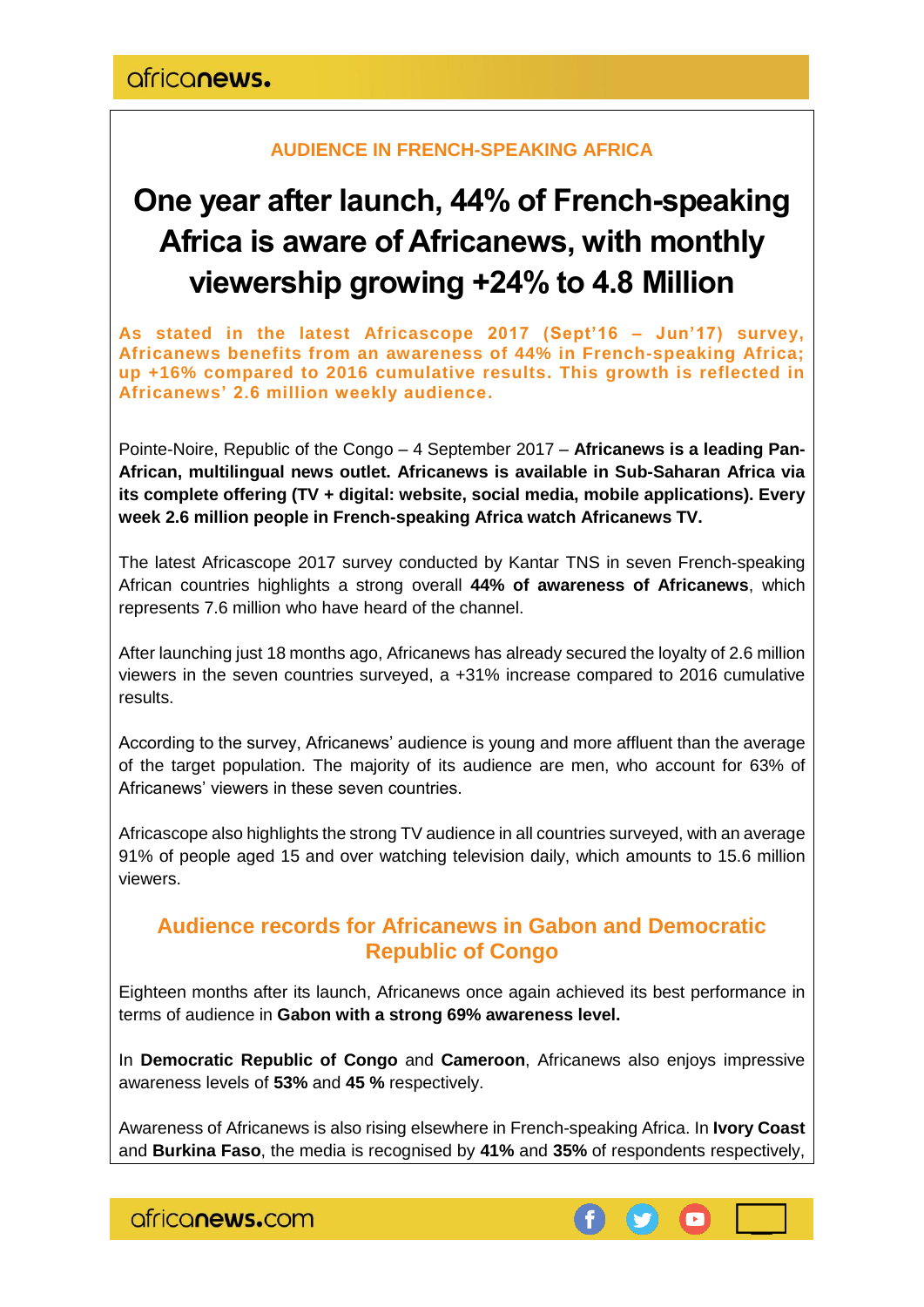while **1 in every 3rd respondent in Senegal** has heard of the channel and **25%** in **Mali**.

#### **Michael Peters, CEO of Euronews and President of Africanews**

*"Today in French-speaking Africa, Africanews is established as a key media outlet. These strong audience results are the endorsement of the strategy implemented from the beginning to provide our audience with independent and reliable information without any bias, dedicated to Africa and produced by some of the best journalists across the continent, based in our Pointe-Noire headquarters."*

#### **Carolyn Gibson, CRO of Euronews**

*"With the launch in July of the first Africanews App dedicated to iOS devices, available for free from the App Store and complementing our digital services, we can now offer marketers a truly integrated communication plan across TV, digital and social. Africanews offers advertisers a unique, engaging and high quality environment in which to reach young, affluent consumers across Africa."*

## **KANTAR TNS and its Africascope media survey.**

Kantar TNS has been measuring the audiences of national and international television channels and radio stations since 2008. Africascope is the essential survey for measuring audience and awareness, and for understanding target groups' profiles and consumer habits.

Africascope is conducted in the capitals of seven countries in French-speaking Africa, on a sample of close to 16.000 people aged 15 and over, representative of the survey areas population of 17.3 million people. The surveys were carried out face-to-face in interviewees' homes, using the quota method (gender, age, education and profession of the respondent).

Countries surveyed: Burkina Faso (Ouagadougou), Cameroon (Douala and Yaoundé), Democratic Republic of Congo (Kinshasa), Gabon (Libreville), Ivory Coast (Abidjan), Mali (Bamako) and Senegal (Dakar).

ofriconews.com